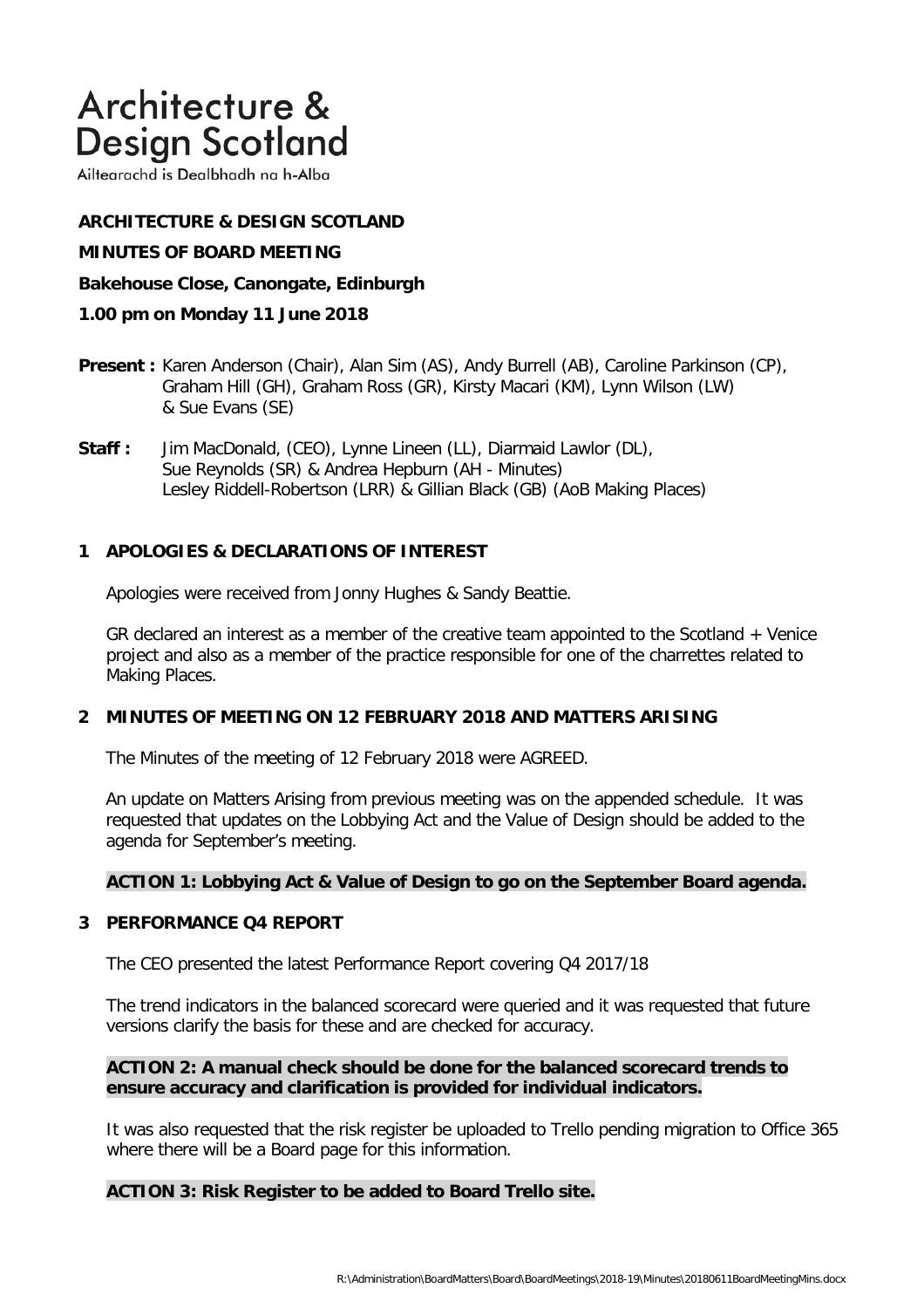AS updated on this morning's Communications Group Meeting – the website statistics are good; social media usage is also rising; a contact list GDPR update resulted in a 50% reduction in our mailing contacts (which is good); Scotland + Venice has had excellent media coverage and feedback; the Materials Library is doing well and we are currently speaking to two designers who are contracted to assist with a brand re-fresh to assist in producing consistent publications.

The Report was NOTED.

# **4 REVISED BUDGET 2018/19**

The revised Budget for 2018/19 was presented for approval following changes arising from the carry forward of monies from 2017/18 which was approved by SG, and the change in treatment of prepayments. Following a question from SE it was confirmed that there is an opportunity to prepay 2019/20 rent.

The revised budget was APPROVED.

# **5 A&DS STRATEGY**

Draft text for a 10-year strategy was tabled, setting out objectives to work towards over the next ten years. After discussion, it was agreed that the proposed objectives need to be developed further and aligned with SG's policy and related agendas.

# **ACTION 4: The CEO to develop objectives for 10 year strategy as outlined and represent to future meeting.**

#### **6 BOARD AMBASSADOR PLAN**

 A plan for the Board advocacy/ambassador roles was tabled. This aim of this is to enable Board Members to be more proactive with each Board Member attending one networking event and providing one communication product per year. The Chair has previously discussed with Board Members what themes they wish to focus on and asked members to think about what they wish to concentrate on.

# **ACTION 5: Board Members to let Chair know during the next week what themes they wish to concentrate on.**

 A follow up note from last month's meeting with the professions was requested. It was also agreed that GH would meet with Nicola Barclay of Homes for Scotland.

# **ACTION 6: Follow up note on joint meeting with professions to be circulated by September Meeting.**

#### **ACTION 7: GH to meet with Homes for Scotland.**

The draft plan was AGREED.

#### **7 STAFF SURVEY**

The results of the 2018 staff survey were tabled. The Management Team were commended for the evident improvements since the first survey was carried out in 2016. GR highlighted that the feedback points to ways to adjust the survey in future years.

The Report was NOTED.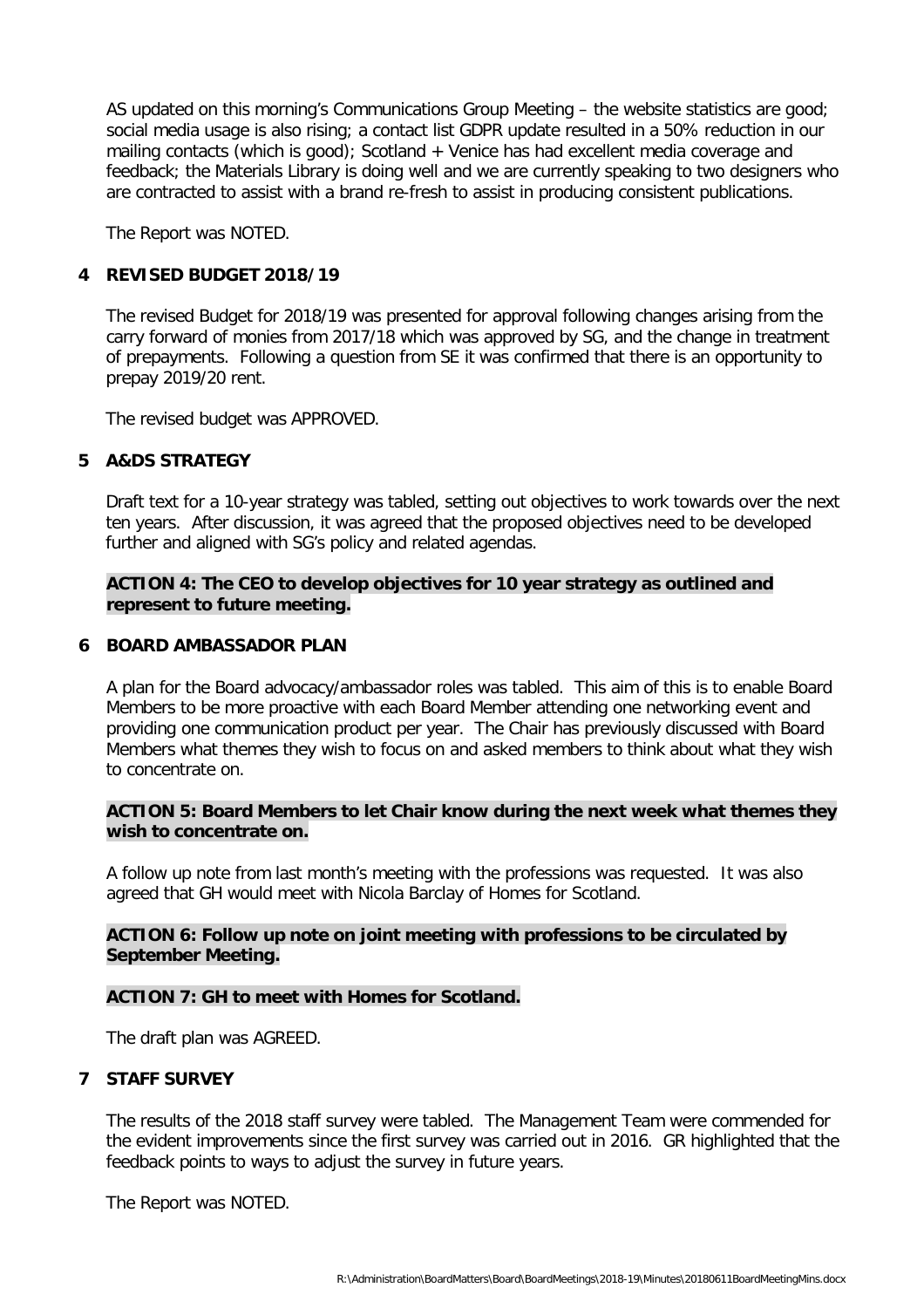# **8 AUDIT COMMITTEE UPDATE**

SE updated on last week's Audit Committee meeting which covered the Quarterly Governance Report, Management Accounts to 31 March 2018, the Internal Audit proposals for the next two years, Strategic and Corporate Risk Registers and updates on GDPR and the Data Management Plan.

SE advised that the Keeper has endorsed our Records Management Plan, with only one minor change being made after the initial draft – the CEO advised that very few organisations get RMP sign off with few changes to the original draft plan. SE asked for thanks to the team for the hard work on this to be noted.

LL updated that we have had a response from HMRC on VAT and they have agreed that the Forestry Commission income is classed as grant income. Going forward each grant will need to be treated individually to avoid any future VAT issues.

The Report was NOTED.

# **9 AUDIT COMMITTEE TERMS OF REFERENCE**

Amendments to the Audit Committee's Terms of Reference were presented following discussion at Audit Committee.

The updated Terms of Reference were APPROVED.

# **10 2017/18 REVIEW OF PROJECTS**

Noted.

#### **11 ANY OTHER BUSINESS**

#### **Making Places**

A presentation on the Making Places project was delivered. An evaluation report will come to Board later in the year. The report was well received and the digital version will be circulated.

#### **ACTION 8: Making Places Presentation to be circulated round Board.**

#### Board Reviews

The Chair advised that she plans to do the Board Annual Reviews and one to one meetings with new Board Members week commencing Monday 9 July 2018.

## **ACTION 9: Board Annual Reviews/One to One Meetings Schedule to be set up.**

#### Audit & Communications Committees

It was proposed that KM and LW would join the Communications Committee and CP would join Audit Committee.

Post meeting – it was agreed that CP and LW would join the Communications Committee and KM would join Audit Committee.